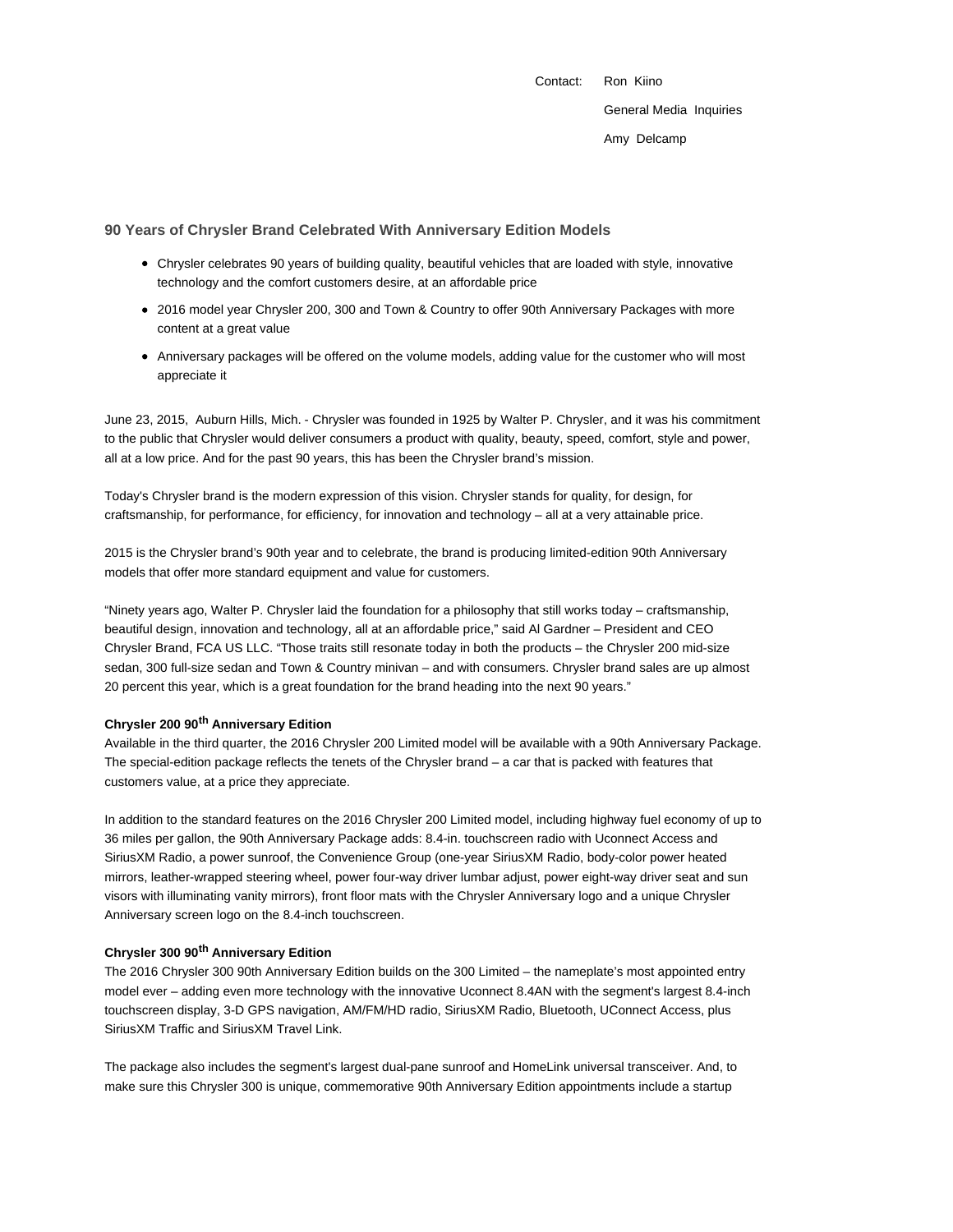splash screen logo and premium floor mats with embroidered logo.

In addition to its 292-horsepower 3.6-liter Pentastar V-6 engine with class-exclusive TorqueFlite eight-speed automatic transmission that delivers a segment-leading 31 mpg on the highway, the 2016 Chrysler 300 90th Anniversary Edition is available with the segment's most technologically advanced AWD system – enabling even more all-weather capability with maximum real-world fuel efficiency thanks to its segment-exclusive active transfer case and front-axle-disconnect system.

# **Chrysler Town & Country 90th Anniversary Edition**

Not to be outdone, the 2016 Town & Country Anniversary Edition builds on the Touring-L model, adding a power sunroof, bright door handles, heated first- and second-row seats, heated steering wheel and Keyless Enter 'n Go as standard equipment. This limited-edition model also features an "Anniversary Edition" logo on the radio splash screen and floor mats.

#### **About the Chrysler 200**

Exquisite style meets exceptional performance in Chrysler 200. The 200 exceeds expectations for a mid-size car with an elegant exterior design, a thoughtful, beautifully crafted interior and an exceptional driving experience. With highway fuel economy of 36 miles per gallon; the most available safety and security features in the segment with 60; an available, best-in-class all-wheel drive system; easy-to-use, state-of-the-art technology and a starting U.S. Manufacturer's Suggested Retail Price (MSRP) of just \$21,995, the Chrysler 200 is a car that customers will be proud to own, at a price they will appreciate. The Chrysler 200 is designed, engineered and built with pride in Michigan.

#### **About the Chrysler 300**

Celebrating 90 years of American ingenuity, the 2016 Chrysler 300 lineup delivers on the brand's promise of style, sophistication, world-class quality and technology – all at an attainable value. Through iconic design proportions with inspired materials; class-exclusive innovations, including a state-of-the-art TorqueFlite eight-speed transmission delivering a best-in-class 31 miles per gallon (mpg) highway fuel economy standard on every model; plus the availability of the segment's most advanced all-wheel drive (AWD) system and award-winning Uconnect systems and services, the Chrysler 300 is proud to be America's big and bold sedan.

## **About the Chrysler Town & Country**

The Chrysler Town & Country provides customers with comfort, safety and innovative features at any budget. Chrysler Town & Country offers the most innovative seating and storage system with standard Stow 'n Go Seats, while its award-winning powertrain delivers best-in-class horsepower without sacrificing fuel efficiency. The 3.6-liter Pentastar V-6 engine is a three-time "Ward's 10 Best Engine" winner and produces 283 horsepower and 260 lb.-ft. of torque. Chrysler Town & Country achieves an EPA estimated 17 mpg in the city, 25 on the highway.

#### **Chrysler Brand**

The Chrysler brand has delighted customers with distinctive designs, craftsmanship, intuitive innovation and technology since the company was founded in 1925. The Chrysler Pacifica continues to reinvent the minivan, a segment Chrysler invented, with an unprecedented level of functionality, versatility, technology and bold styling and the most advanced available all-wheel-drive system in its class. The available innovative hybrid powertrain takes this revolutionary vehicle a step further. It's the first electrified vehicle in the minivan segment and achieves more than 80 MPGe in electric-only mode, has an all-electric range of more than 30 miles and a total range of more than 500 miles. Chrysler Voyager offers fleet owners a budget-friendly minivan that also provides a well-equipped, exceptional driving experience. The Chrysler 300 lineup delivers on the brand's promise of iconic and elegant design executed with world-class performance, efficiency and quality – all at an attainable value. Chrysler is part of the portfolio of brands offered by leading global automaker and mobility provider Stellantis. For more information regarding Stellantis (NYSE: STLA), please visit www.stellantis.com.

## **Follow Chrysler and company news and video on:**

Company blog: http://blog.stellantisnorthamerica.com Media website: http://media.stellantisnorthamerica.com Chrysler brand: www.chrysler.com